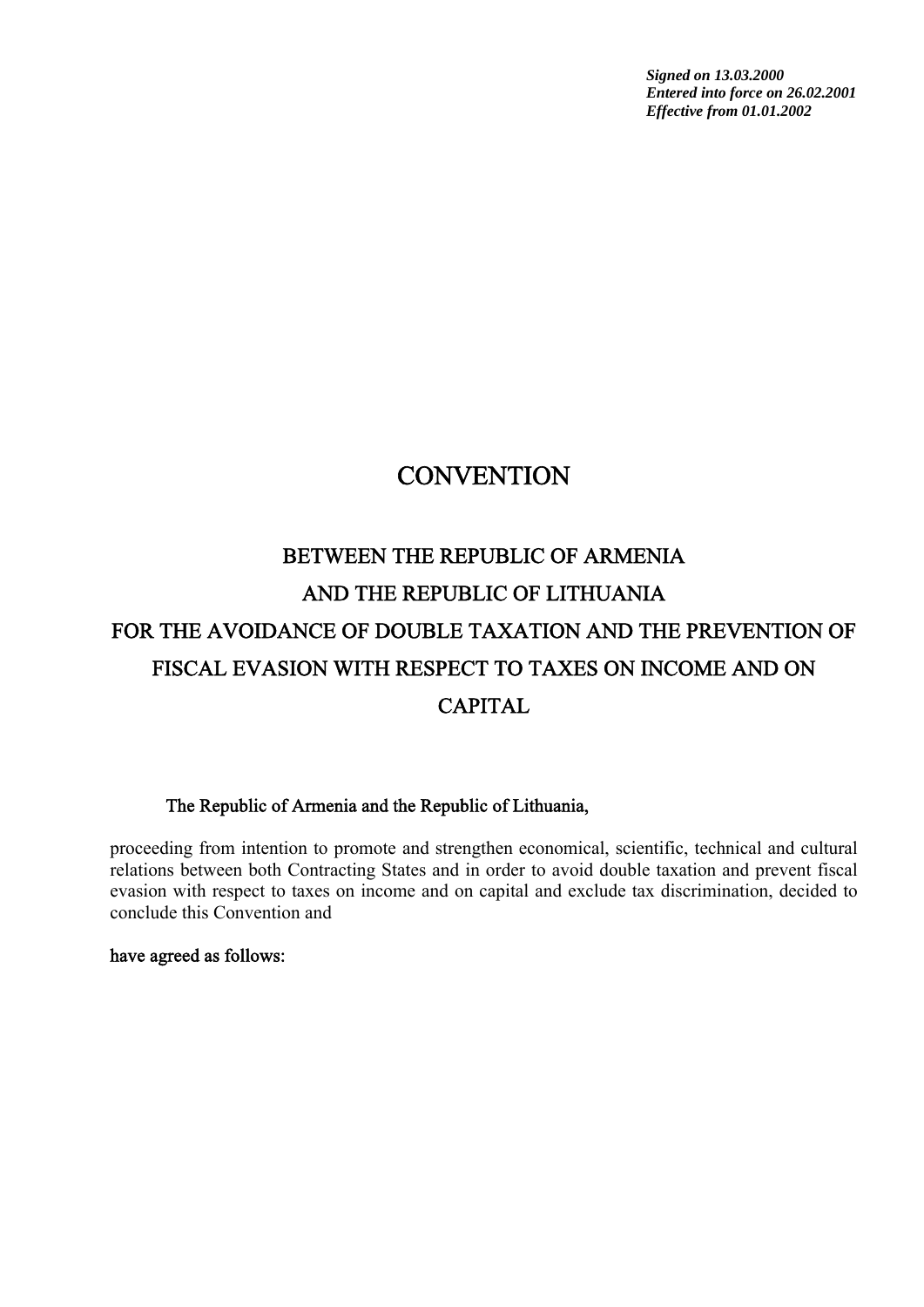#### CHAPTER I SCOPE OF THE CONVENTION

### Article 1 PERSONAL SCOPE

This Convention shall apply to persons who are residents of one or both of the Contracting **States**.

### Article 2 TAXES COVERED

1. This Convention shall apply to taxes on income and on capital imposed on behalf of a Contracting State or of its local authorities, irrespective of the manner in which they are levied.

2. There shall be regarded as taxes on income and on capital all taxes imposed on total income, on total capital, or on elements of income or of capital, including taxes on gains from the alienation of movable or immovable property, as well as taxes on capital appreciation.

3. The existing taxes to which the Convention shall apply are in particular:

a) in the case of Lithuania:

(i) the tax on profits of legal persons;

(ii) the tax on income of natural persons;

(iii) the tax on enterprises using state-owned capital;

(iv) the immovable property tax; (hereinafter referred to as "Lithuanian tax");

b) in the case of Armenia:

(i) the profit tax;

(ii) the income tax;

(iii) the property tax;

(iv) the land tax;

(hereinafter referred to as "Armenian tax").

4. The Convention shall apply also to any identical or substantially similar taxes on income and on capital which are imposed after the date of signature of the Convention in addition to, or in place of, the existing taxes. The competent authorities of the Contracting States shall notify each other of any significant changes which have been made in their respective taxation laws.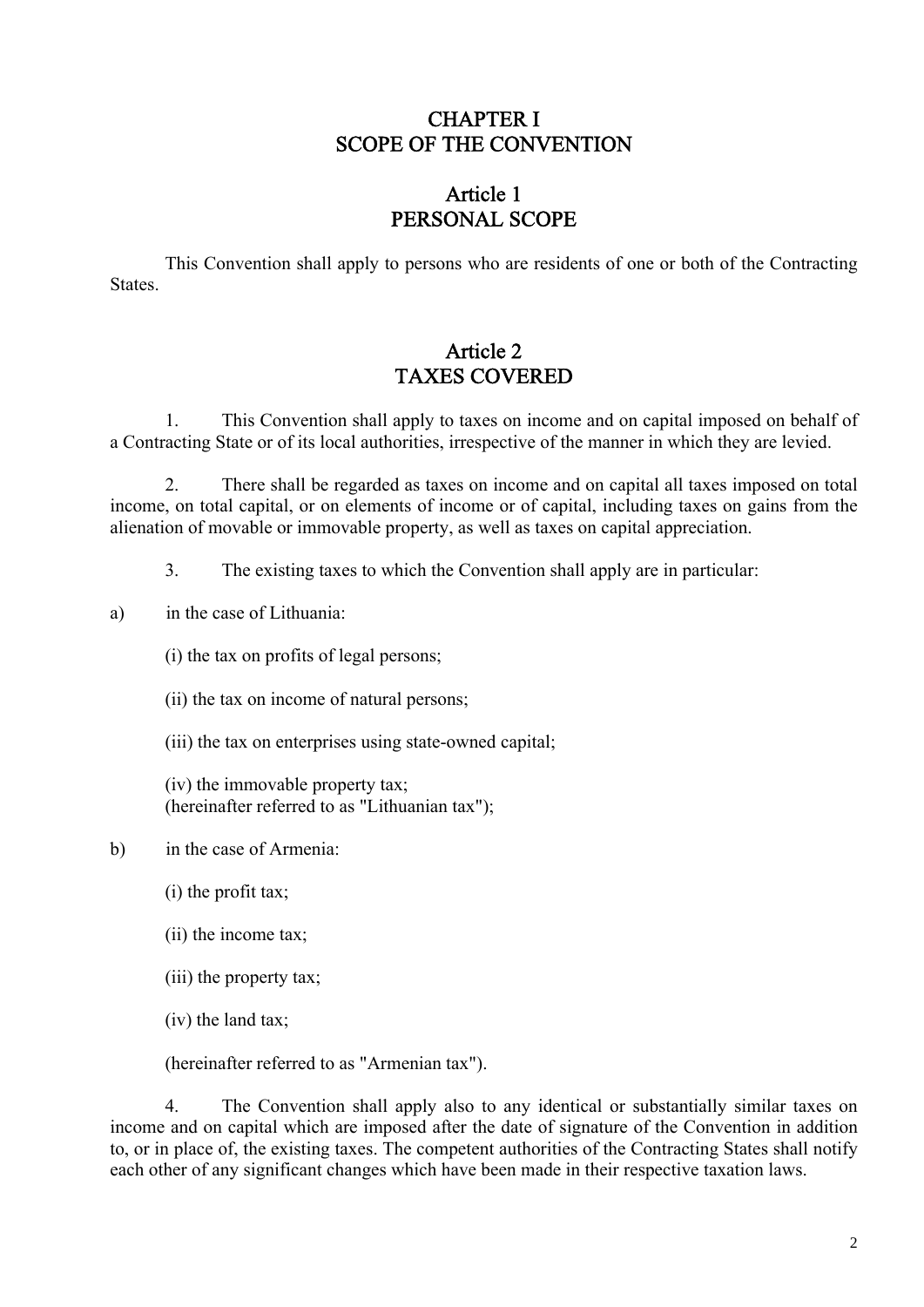#### CHAPTER II DEFINITIONS

### Article 3 GENERAL DEFINITIONS

1. For the purposes of this Convention, unless the context otherwise requires:

a) the terms "a Contracting State" and "the other Contracting State" mean Lithuania or Armenia, as the context requires;

b) the term "Lithuania" means the Republic of Lithuania and, when used in the geographical sense, means the territory of the Republic of Lithuania and any other area adjacent to the territorial waters of the Republic of Lithuania within which under the laws of the Republic of Lithuania and in accordance with international law, the rights of Lithuania may be exercised with respect to the sea bed and its sub-soil and their natural resources;

c) the term "Armenia" means the Republic of Armenia, and when used in the geographical sense means the territory, including internal waters, over which the Republic of Armenia exercises its sovereign rights and jurisdiction in accordance with international law and internal legislation;

d) the term "person" includes an individual, a company and any other body of persons;

e) the term "company" means any body corporate or any entity which is treated as a body corporate for tax purposes;

f) the terms "enterprise of a Contracting State" and "enterprise of the other Contracting State" mean respectively an enterprise carried on by a resident of a Contracting State and an enterprise carried on by a resident of the other Contracting State;

g) the term "international traffic" means any transport by an aircraft operated by an enterprise of a Contracting State, except when the aircraft is operated solely between places in the other Contracting State;

h) the term "competent authority" means:

(i) in the case of Lithuania, the Minister of Finance or his authorised representative;

(ii) in the case of Armenia, Minister of Finance and Economy or his authorised representative;

i) the term "national" means:

(i) any individual possessing the nationality of a Contracting State;

(ii) any legal person, partnership, association or private (personal) enterprise (not having the rights of a legal person), deriving its status as such from the laws in force in a Contracting State.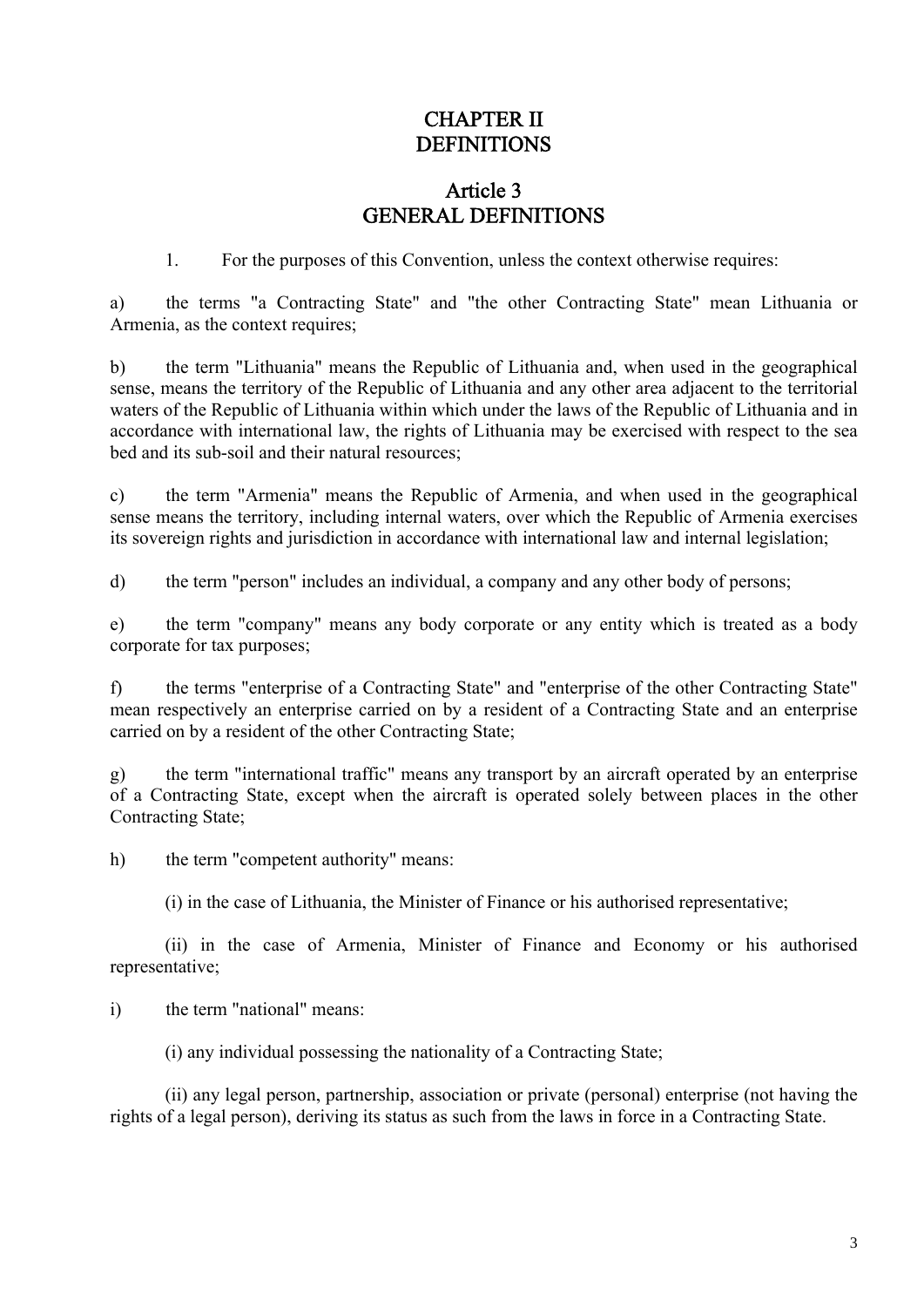2. As regards the application of the Convention at any time by a Contracting State, any term not defined therein shall, unless the context otherwise requires, have the meaning that it has at that time under the law of that State for the purposes of the taxes to which the Convention applies, any meaning under the applicable tax laws of that State prevailing over a meaning given to the term under other laws of that State.

#### Article 4 RESIDENT

1. For the purposes of this Convention, the term "resident of a Contracting State" means any person who, under the laws of that State, is liable to tax therein by reason of his domicile, place of incorporation, residence, place of management or any other criterion of a similar nature. The term shall also include the Government of that Contracting State and a local authority thereof. But this term does not include any person who is liable to tax in that State in respect only of income from sources in that State or capital situated therein.

2. Where by reason of the provisions of paragraph 1 an individual is a resident of both Contracting States, then his status shall be determined as follows:

a) he shall be deemed to be a resident only of the State in which he has a permanent home available to him; if he has a permanent home available to him in both States, he shall be deemed to be a resident only of the State with which his personal and economic relations are closer (centre of vital interests);

b) if the State in which he has his centre of vital interests cannot be determined, or if he has not a permanent home available to him in either State, he shall be deemed to be a resident only of the State in which he has an habitual abode;

c) if he has an habitual abode in both States or in neither of them, he shall be deemed to be a resident only of the State of which he is a national;

d) if he is a national of both States or of neither of them, the competent authorities of the Contracting States shall settle the question by mutual agreement.

3. Where by reason of the provisions of paragraph 1 a person other than an individual is a resident of both Contracting States, the competent authorities of the Contracting States shall endeavour to settle the question by mutual agreement and determine the mode of application of the Convention to such person.

#### Article 5 PERMANENT ESTABLISHMENT

1. For the purposes of this Convention, the term "permanent establishment" means a fixed place of business through which the business of an enterprise is wholly or partly carried on.

2. The term "permanent establishment" includes especially:

a) a place of management;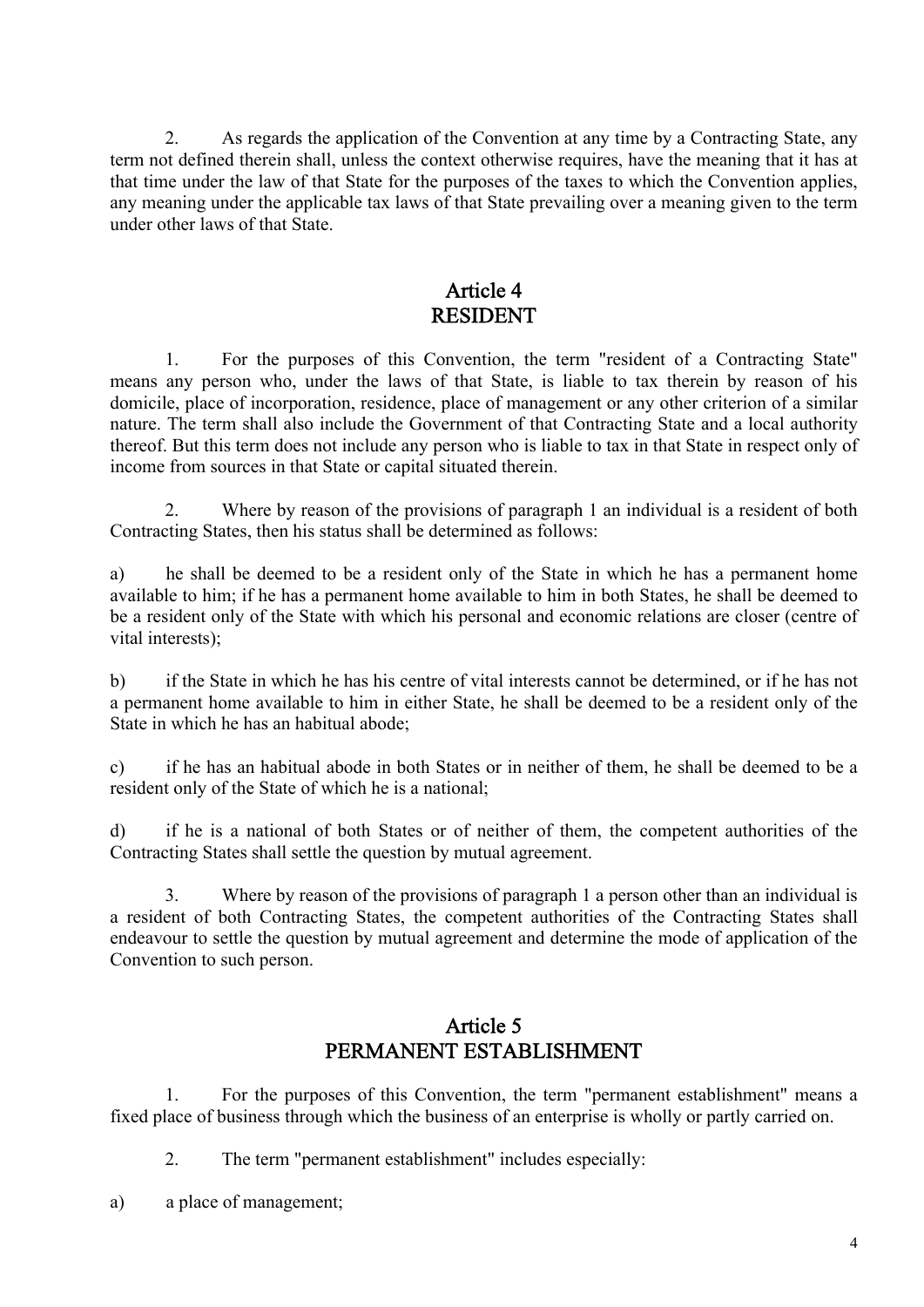b) a branch;

c) an office;

d) a factory;

e) a workshop, and

f) a mine, an oil or gas well, a quarry or any other place of exploration or extraction of natural resources.

3. a) A building site or construction or installation project constitutes a permanent establishment only if it lasts more than twelve months;

b) activities carried on offshore in a Contracting State in connection with the exploration or exploitation of the sea bed and sub-soil and their natural resources situated in that State shall be deemed to be carried on through a permanent establishment situated in that State, if such activities are carried on for a period or periods exceeding in the aggregate 30 days in any twelve month period.

4. Notwithstanding the preceding provisions of this Article, the term "permanent establishment" shall be deemed not to include:

a) the use of facilities solely for the purpose of storage, display or delivery of goods or merchandise belonging to the enterprise;

b) the maintenance of a stock of goods or merchandise belonging to the enterprise solely for the purpose of storage, display or delivery;

c) the maintenance of a stock of goods or merchandise belonging to the enterprise solely for the purpose of processing by another enterprise;

d) the maintenance of a fixed place of business solely for the purpose of purchasing goods or merchandise or of collecting information, for the enterprise;

e) the maintenance of a fixed place of business solely for the purpose of carrying on, for the enterprise, any other activity of a preparatory or auxiliary character;

f) the maintenance of a fixed place of business solely for any combination of activities mentioned in sub-paragraphs a) to e), provided that the overall activity of the fixed place of business resulting from this combination is of a preparatory or auxiliary character.

5. Notwithstanding the provisions of paragraphs 1 and 2, where a person - other than an agent of an independent status to whom paragraph 6 applies - is acting on behalf of an enterprise and has, and habitually exercises, in a Contracting State an authority to conclude contracts in the name of the enterprise, that enterprise shall be deemed to have a permanent establishment in that State in respect of any activities which that person undertakes for the enterprise, unless the activities of such person are limited to those mentioned in paragraph 4 which, if exercised through a fixed place of business, would not make this fixed place of business a permanent establishment under the provisions of that paragraph.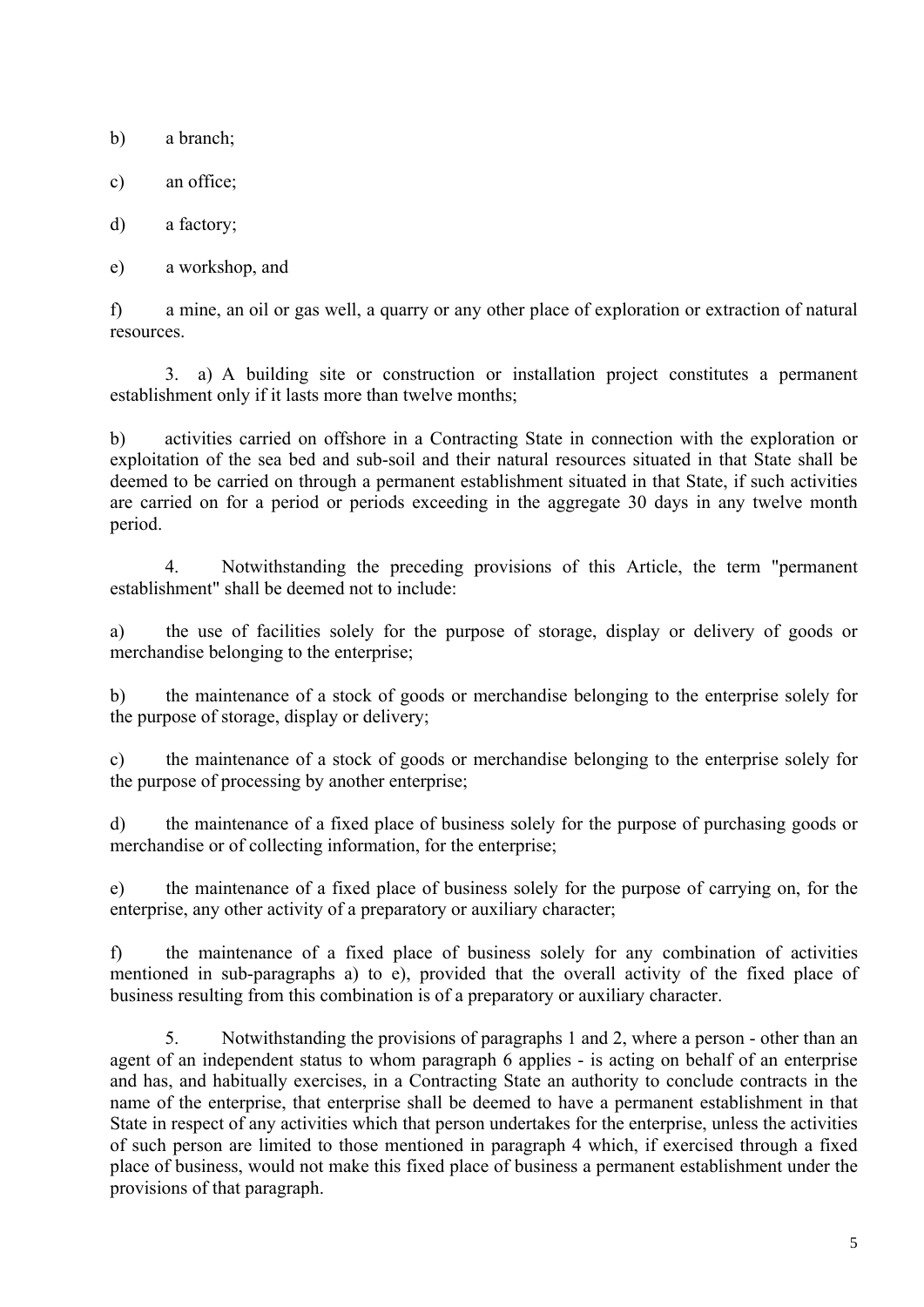6. An enterprise shall not be deemed to have a permanent establishment in a Contracting State merely because it carries on business in that State through a broker, general commission agent or any other agent of an independent status, provided that such persons are acting in the ordinary course of their business.

7. The fact that a company which is a resident of a Contracting State controls or is controlled by a company which is a resident of the other Contracting State, or which carries on business in that other State (whether through a permanent establishment or otherwise), shall not of itself constitute either company a permanent establishment of the other.

#### CHAPTER III TAXATION OF INCOME

#### Article 6 INCOME FROM IMMOVABLE PROPERTY

1. Income derived by a resident of a Contracting State from immovable property (including income from agriculture or forestry) situated in the other Contracting State may be taxed in that other State.

2. The term "immovable property" shall have the meaning which it has under the law of the Contracting State in which the property in question is situated. The provisions of this Convention relating to immovable property shall apply also to property accessory to immovable property, livestock and equipment used in agriculture and forestry, rights to which the provisions of general law respecting landed property apply, any option or similar right to acquire immovable property, usufruct of immovable property and rights to variable or fixed payments as consideration for the working of, or the right to work, mineral deposits, sources and other natural resources, rights to assets to be produced by the exploration or exploitation of the sea bed and sub-soil and their natural resources, including rights to interests in or to the benefit of such assets. Ships, boats and aircraft shall not be regarded as immovable property.

3. The provisions of paragraph 1 shall apply to income derived from the direct use, letting, or use in any other form of immovable property, as well as income from the alienation of immovable property.

4. Where the ownership of shares or other corporate rights in a company entitles the owner of such shares or corporate rights to the enjoyment of immovable property held by the company, the income from the direct use, letting, or use in any other form of such right to enjoyment may be taxed in the Contracting State in which the immovable property is situated.

5. The provisions of paragraphs 1, 3 and 4 shall also apply to the income from immovable property of an enterprise and to income from immovable property used for the performance of independent personal services.

#### Article 7 BUSINESS PROFITS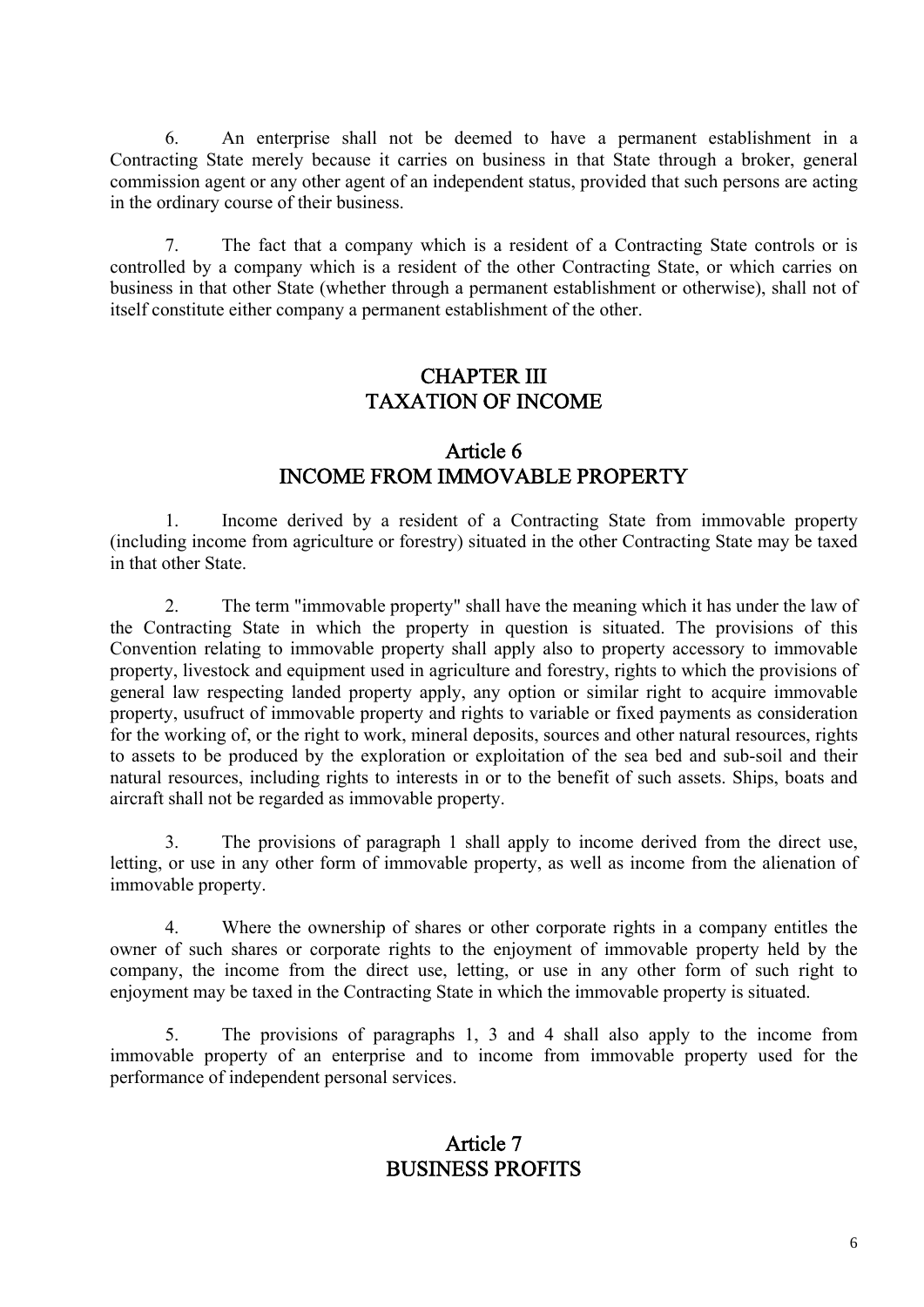1. The profits of an enterprise of a Contracting State shall be taxable only in that State unless the enterprise carries on business in the other Contracting State through a permanent establishment situated therein. If the enterprise carries on business as aforesaid, the profits of the enterprise may be taxed in the other State but only so much of them as is attributable to that permanent establishment.

2. Subject to the provisions of paragraph 3, where an enterprise of a Contracting State carries on business in the other Contracting State through a permanent establishment situated therein, there shall in each Contracting State be attributed to that permanent establishment the profits which it might be expected to make if it were a distinct and separate enterprise engaged in the same or similar activities under the same or similar conditions and dealing wholly independently with the enterprise of which it is a permanent establishment.

3. In determining the profits of a permanent establishment, there shall be allowed as deductions expenses which are incurred for the purposes of the permanent establishment, including executive and general administrative expenses so incurred, whether in the State in which the permanent establishment is situated or elsewhere.

4. Insofar as it has been customary in a Contracting State to determine the profits to be attributed to a permanent establishment on the basis of an apportionment of the total profits of the enterprise to its various parts, nothing in paragraph 2 shall preclude that Contracting State from determining the profits to be taxed by such an apportionment as may be customary; the method of apportionment adopted shall, however, be such that the result shall be in accordance with the principles contained in this Article.

5. No profits shall be attributed to a permanent establishment by reason of the mere purchase by that permanent establishment of goods or merchandise for the enterprise.

6. For the purposes of the preceding paragraphs, the profits to be attributed to the permanent establishment shall be determined by the same method year by year unless there is good and sufficient reason to the contrary.

7. Where profits include items of income which are dealt with separately in other Articles of this Convention, then the provisions of those Articles shall not be affected by the provisions of this Article.

#### Article 8 AIR TRANSPORT

1. Profits of an enterprise of a Contracting State from the operation of aircraft in international traffic shall be taxable only in that State.

2. The provisions of paragraph 1 shall also apply to profits from the participation in a pool, a joint business or an international operating agency, but only so much of it which is attributable to its participation in joint operation.

#### Article 9 ASSOCIATED ENTERPRISES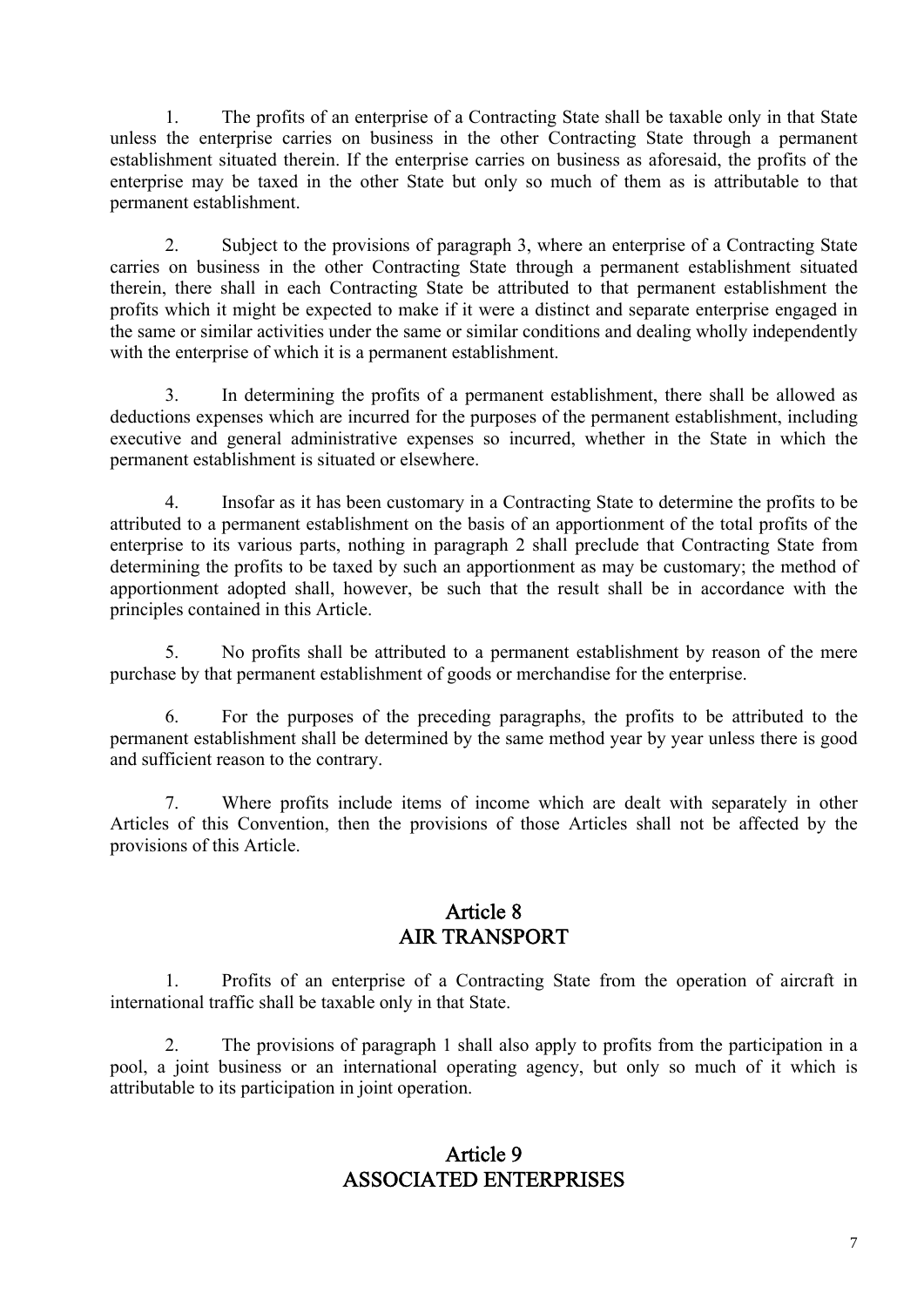1. Where

a) an enterprise of a Contracting State participates directly or indirectly in the management, control or capital of an enterprise of the other Contracting State, or

b) the same persons participate directly or indirectly in the management, control or capital of an enterprise of a Contracting State and an enterprise of the other Contracting State,

and in either case conditions are made or imposed between the two enterprises in their commercial or financial relations which differ from those which would be made between independent enterprises, then any profits which would, but for those conditions, have accrued to one of the enterprises, but, by reason of those conditions, have not so accrued, may be included in the profits of that enterprise and taxed accordingly.

2. Where a Contracting State includes in the profits of an enterprise of that State - and taxes accordingly - profits on which an enterprise of the other Contracting State has been charged to tax in that other State and the profits so included are profits which would have accrued to the enterprise of the first-mentioned State if the conditions made between the two enterprises had been those which would have been made between independent enterprises, then that other State shall make an appropriate adjustment to the amount of the tax charged therein on those profits. In determining such adjustment, due regard shall be had to the other provisions of this Convention and the competent authorities of the Contracting States shall if necessary consult each other.

#### Article 10 DIVIDENDS

1. Dividends paid by a company which is a resident of a Contracting State to a resident of the other Contracting State may be taxed in that other State.

2. However, such dividends may also be taxed in the Contracting State of which the company paying the dividends is a resident and according to the laws of that State, but if the beneficial owner of the dividends is a resident of the other Contracting State, the tax so charged shall not exceed:

a) 5 per cent of the gross amount of the dividends if the beneficial owner is a company (other than a partnership) which holds directly at least 25 per cent of the capital of the company paying the dividends;

b) 15 per cent of the gross amount of the dividends in all other cases.

This paragraph shall not affect the taxation of the company in respect of the profits out of which the dividends are paid.

3. The term "dividends" as used in this Article means income from shares or other rights, not being debt-claims, participating in profits, as well as income from other rights which is subjected to the same taxation treatment as income from shares by the laws of the State of which the company making the distribution is a resident.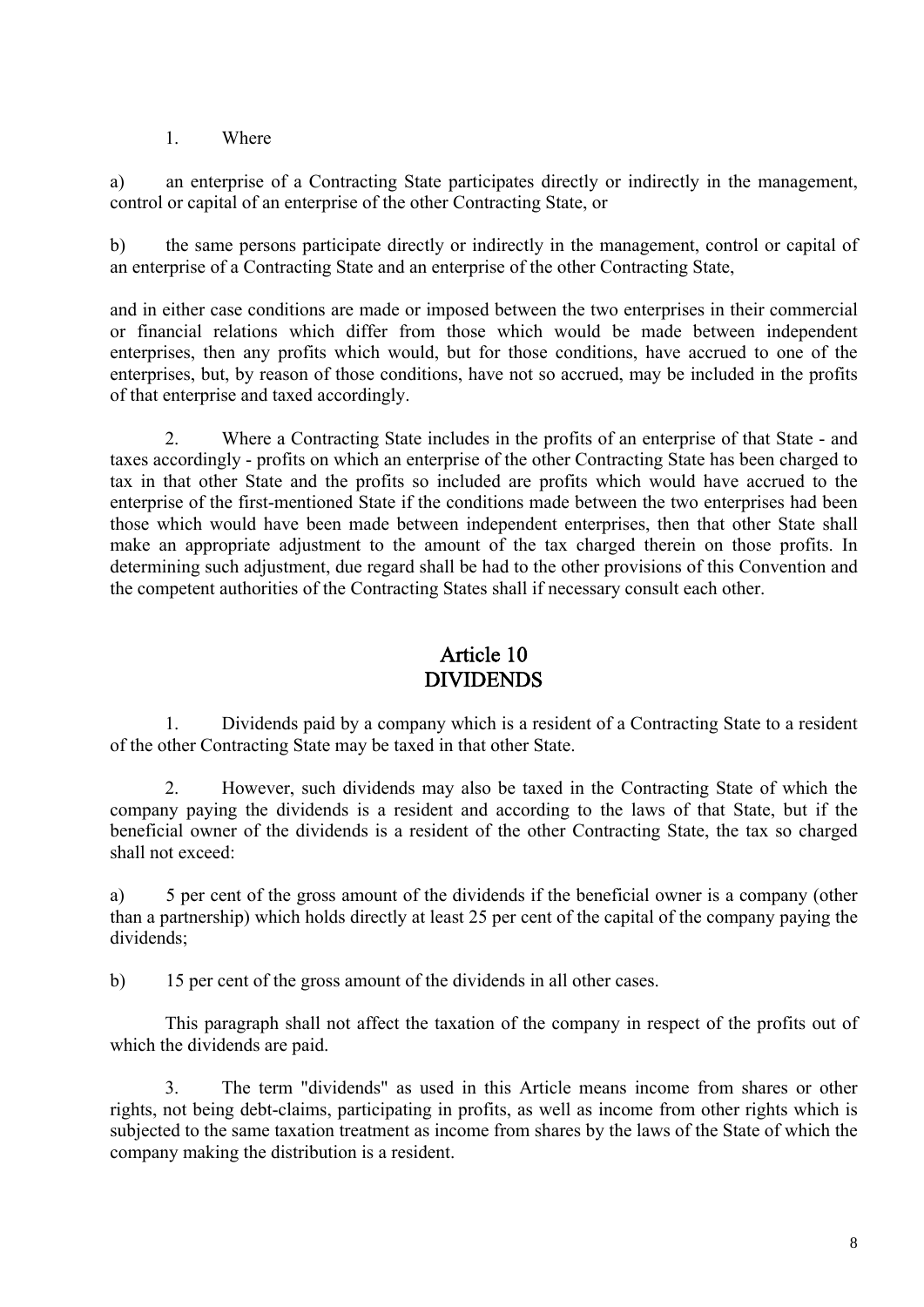4. The provisions of paragraphs 1 and 2 shall not apply if the beneficial owner of the dividends, being a resident of a Contracting State, carries on business in the other Contracting State of which the company paying the dividends is a resident, through a permanent establishment situated therein, or performs in that other State independent personal services from a fixed base situated therein, and the holding in respect of which the dividends are paid is effectively connected with such permanent establishment or fixed base. In such case the provisions of Article 7 (Business Profits) or Article 14 (Independent Personal Services), as the case may be, shall apply.

5. Where a company which is a resident of a Contracting State derives profits or income from the other Contracting State, that other State may not impose any tax on the dividends paid by the company, except insofar as such dividends are paid to a resident of that other State or insofar as the holding in respect of which the dividends are paid is effectively connected with a permanent establishment or a fixed base situated in that other State, nor subject the company's undistributed profits to a tax on the company's undistributed profits, even if the dividends paid or the undistributed profits consist wholly or partly of profits or income arising in such other State.

#### Article 11 INTEREST

1. Interest arising in a Contracting State and paid to a resident of the other Contracting State may be taxed in that other State.

2. However, such interest may also be taxed in the Contracting State in which it arises and according to the laws of that State, but if the beneficial owner of the interest is a resident of the other Contracting State, the tax so charged shall not exceed 10 per cent of the gross amount of the interest.

3. Notwithstanding the provisions of paragraph 2, interest arising in a Contracting State, derived and beneficially owned by the Government of the other Contracting State, including local authorities thereof, the Central Bank or any financial institution wholly owned by that Government, or interest derived on loans guaranteed by that Government shall be exempt from tax in the first-mentioned State.

4. The term "interest" as used in this Article means income from debt-claims of every kind, whether or not secured by mortgage and whether or not carrying a right to participate in the debtor's profits, and in particular, income from government securities and income from bonds or debentures, including premiums and prizes attaching to such securities, bonds or debentures. Penalty charges for late payment shall not be regarded as interest for the purpose of this Article.

5. The provisions of paragraphs 1, 2 and 3 shall not apply if the beneficial owner of the interest, being a resident of a Contracting State, carries on business in the other Contracting State in which the interest arises, through a permanent establishment situated therein, or performs in that other State independent personal services from a fixed base situated therein, and the debt-claim in respect of which the interest is paid is effectively connected with such permanent establishment or fixed base. In such case the provisions of Article 7 (Business Profits) or Article 14 (Independent Personal Services), as the case may be, shall apply.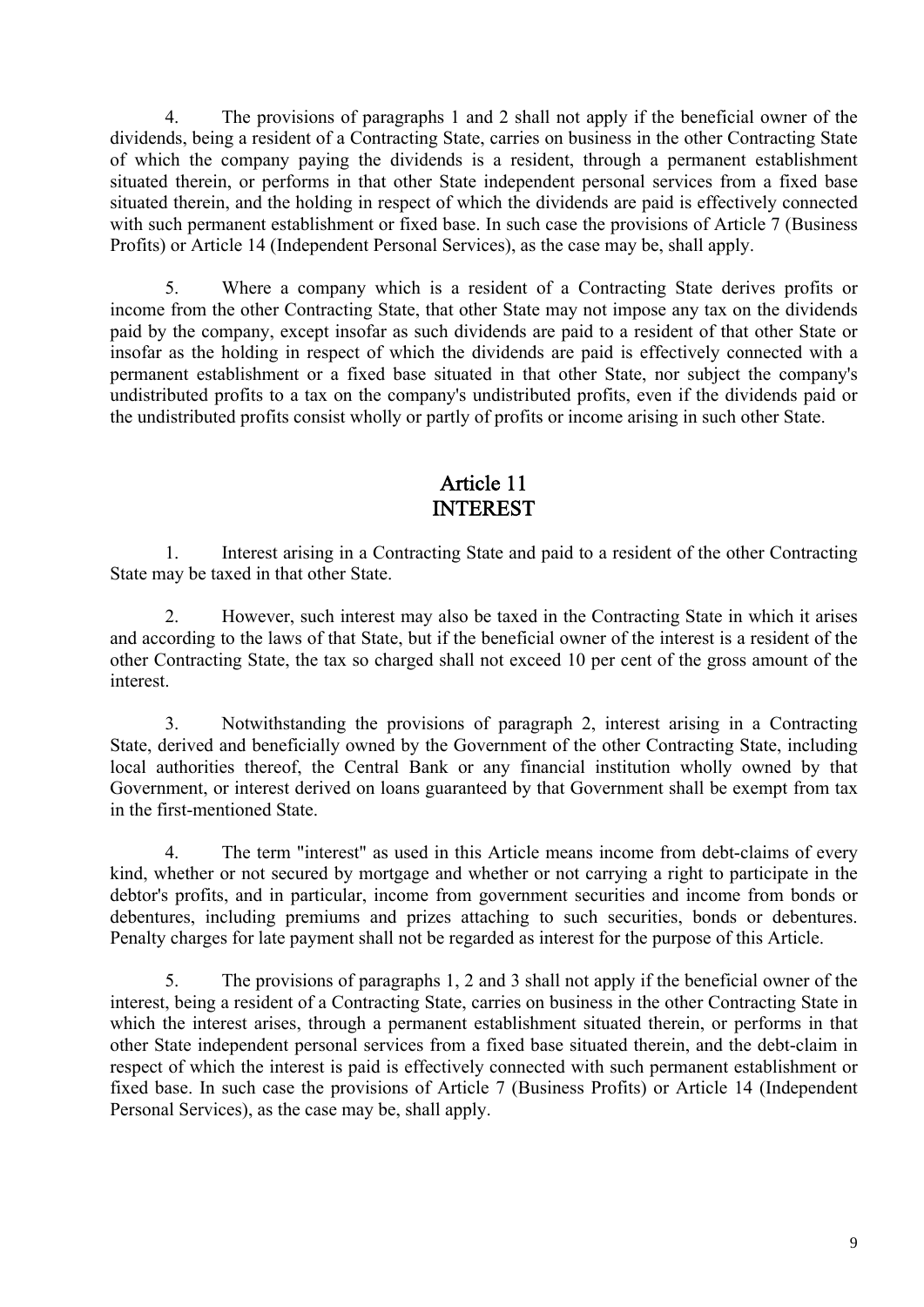6. Interest shall be deemed to arise in a Contracting State when the payer is a resident of that State. Where, however, the person paying the interest, whether he is a resident of a Contracting State or not, has in a Contracting State a permanent establishment or a fixed base in connection with which the indebtedness on which the interest is paid was incurred, and such interest is borne by such permanent establishment or fixed base, then such interest shall be deemed to arise in the State in which the permanent establishment or fixed base is situated.

7. Where, by reason of a special relationship between the payer and the beneficial owner or between both of them and some other person, the amount of the interest, having regard to the debt-claim for which it is paid, exceeds the amount which would have been agreed upon by the payer and the beneficial owner in the absence of such relationship, the provisions of this Article shall apply only to the last-mentioned amount. In such case, the excess part of the payments shall remain taxable according to the laws of each Contracting State, due regard being had to the other provisions of this Convention.

### Article 12 ROYALTIES

1. Royalties arising in a Contracting State and paid to a resident of the other Contracting State may be taxed in that other State.

2. However, such royalties may also be taxed in the Contracting State in which they arise and according to the laws of that State, but if the beneficial owner of the royalties is a resident of the other Contracting State, the tax so charged shall not exceed 10 per cent of the gross amount of the royalties.

3. The term "royalties" as used in this Article means payments of any kind received as a consideration for the use of, or the right to use, any copyright of literary, artistic or scientific work (including cinematograph films and films or tapes for radio or television broadcasting), any patent, trade mark, design or model, plan, secret formula or process, or for the use of, or the right to use, industrial, commercial or scientific equipment, or for information concerning industrial, commercial or scientific experience.

4. The provisions of paragraphs 1 and 2 shall not apply if the beneficial owner of the royalties, being a resident of a Contracting State, carries on business in the other Contracting State in which the royalties arise, through a permanent establishment situated therein, or performs in that other State independent personal services from a fixed base situated therein, and the right or property in respect of which the royalties are paid is effectively connected with such permanent establishment or fixed base. In such case the provisions of Article 7 (Business Profits) or Article 14 (Independent Personal Services), as the case may be, shall apply.

5. Royalties shall be deemed to arise in a Contracting State when the payer is a resident of that State. Where, however, the person paying the royalties, whether he is a resident of a Contracting State or not, has in a Contracting State a permanent establishment or a fixed base in connection with which the liability to pay the royalties was incurred, and such royalties are borne by such permanent establishment or fixed base, then such royalties shall be deemed to arise in the State in which the permanent establishment or fixed base is situated.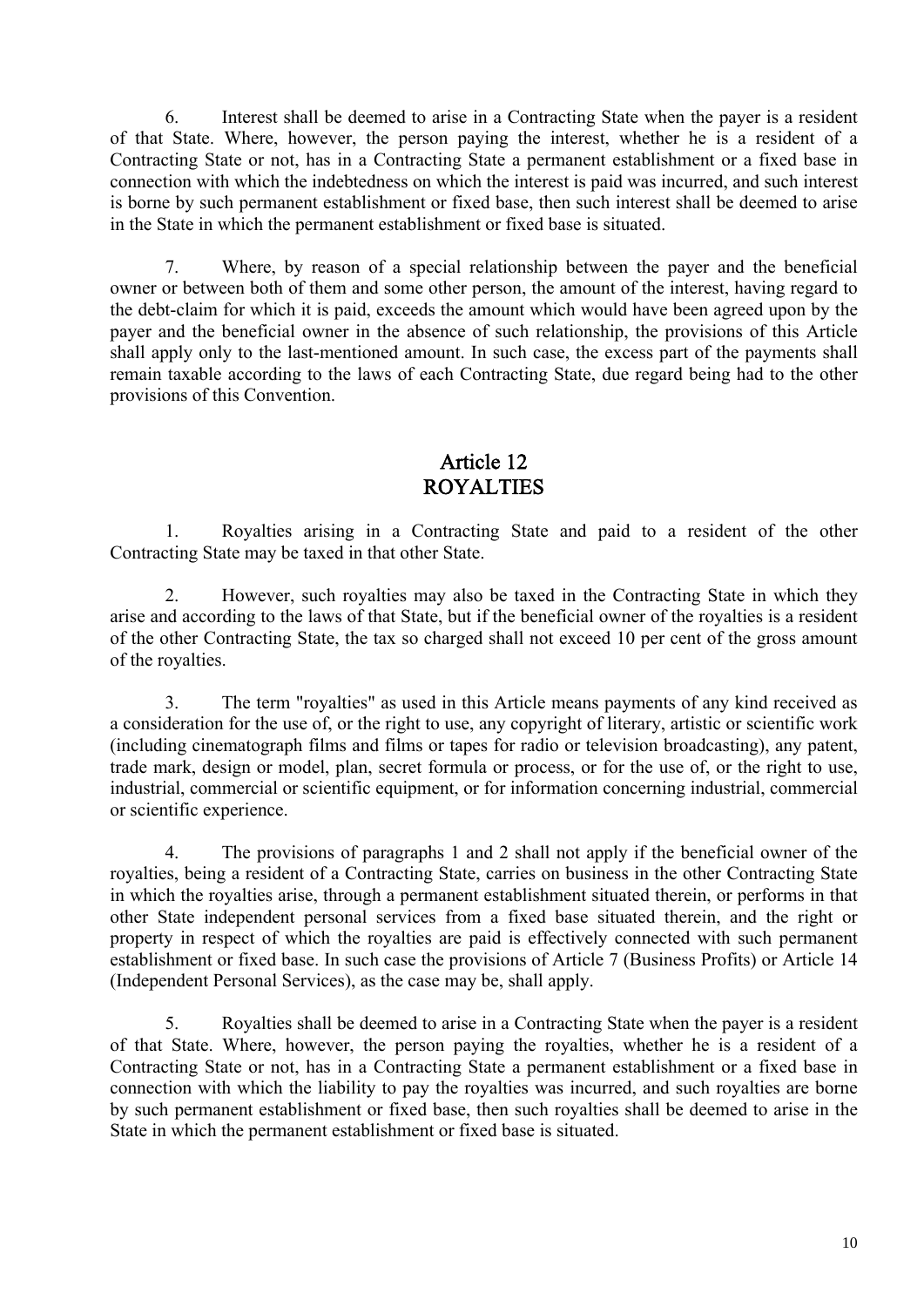6. Where, by reason of a special relationship between the payer and the beneficial owner or between both of them and some other person, the amount of the royalties, having regard to the use, right or information for which they are paid, exceeds the amount which would have been agreed upon by the payer and the beneficial owner in the absence of such relationship, the provisions of this Article shall apply only to the last-mentioned amount. In such case, the excess part of the payments shall remain taxable according to the laws of each Contracting State, due regard being had to the other provisions of this Convention.

#### Article 13 CAPITAL GAINS

1. Gains derived by a resident of a Contracting State from the alienation of immovable property referred to in Article 6 (Income from Immovable Property) and situated in the other Contracting State may be taxed in that other State.

2. Gains derived by a resident of a Contracting State from the alienation of shares in a company the assets of which consist mainly of immovable property referred to in Article 6 (Income from Immovable Property) and situated in the other Contracting State may be taxed in that other State.

3. Gains from the alienation of movable property forming part of the business property of a permanent establishment which an enterprise of a Contracting State has in the other Contracting State or of movable property pertaining to a fixed base available to a resident of a Contracting State in the other Contracting State for the purpose of performing independent personal services, including such gains from the alienation of such a permanent establishment (alone or with the whole enterprise) or of such fixed base, may be taxed in that other State.

4. Gains derived by an enterprise of a Contracting State from the alienation of aircraft operated in international traffic by that enterprise or movable property pertaining to the operation of such aircraft, shall be taxable only in that State.

5. Gains from the alienation of any property other than that referred to in paragraphs 1, 2, 3 and 4, shall be taxable only in the Contracting State of which the alienator is a resident.

#### Article 14 INDEPENDENT PERSONAL SERVICES

1. Income derived by an individual who is a resident of a Contracting State in respect of professional services or other activities of an independent character shall be taxable only in that State unless he has a fixed base (fixed place regularly available to him for the purpose of performing his activities) in the other Contracting State. If he has such a fixed base, the income may be taxed in the other Contracting State but only so much of it as is attributable to that fixed base. For this purpose, where an individual who is a resident of a Contracting State stays in the other Contracting State for a period or periods exceeding in the aggregate 183 days in any twelve month period commencing or ending in the fiscal year concerned, he shall be deemed to have a fixed base regularly available to him in that other State and the income that is derived from his activities referred to above that are performed in that other State shall be attributable to that fixed base.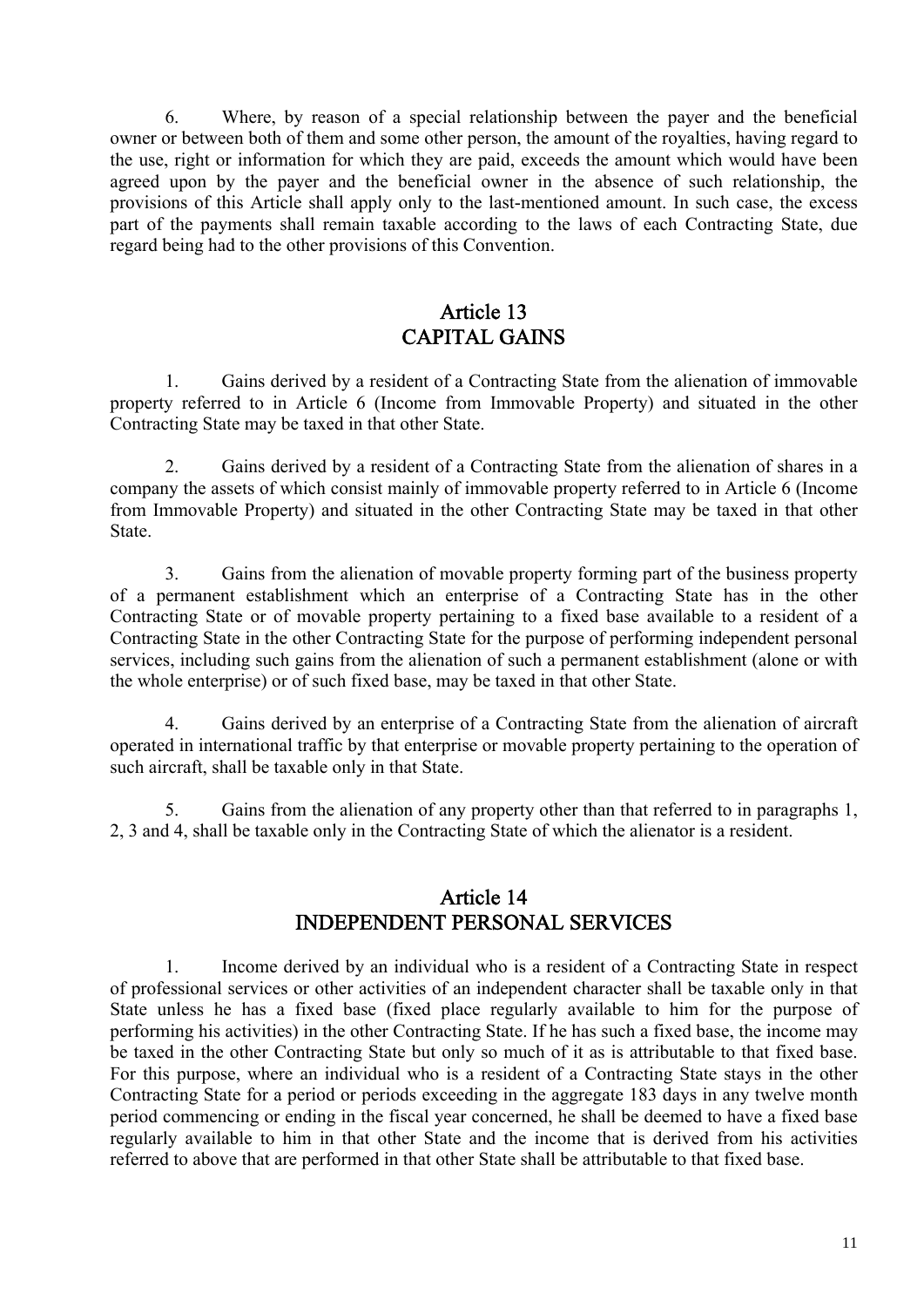2. The term "professional services" includes especially independent scientific, literary, artistic, educational or teaching activities as well as the independent activities of physicians, lawyers, engineers, architects, dentists and accountants.

#### Article 15 DEPENDENT PERSONAL SERVICES

1. Subject to the provisions of Articles 16 (Directors' Fees), 18 (Pensions) and 19 (Government Services), salaries, wages and other similar remuneration derived by a resident of a Contracting State in respect of an employment shall be taxable only in that State unless the employment is exercised in the other Contracting State. If the employment is so exercised, such remuneration as is derived therefrom may be taxed in that other State.

2. Notwithstanding the provisions of paragraph 1, remuneration derived by a resident of a Contracting State in respect of an employment exercised in the other Contracting State shall be taxable only in the first-mentioned State if:

a) the recipient is present in the other State for a period or periods not exceeding in the aggregate 183 days in any twelve month period commencing or ending in the fiscal year concerned, and

b) the remuneration is paid by, or on behalf of, an employer who is not a resident of the other State, and

c) the remuneration is not borne by a permanent establishment or a fixed base which the employer has in the other State.

3. Notwithstanding the preceding provisions of this Article, remuneration derived in respect of an employment exercised aboard an aircraft operated in international traffic by an enterprise of a Contracting State may be taxed in that State.

#### Article 16 DIRECTORS' FEES

 Directors' fees and other similar remuneration derived by a resident of a Contracting State in his capacity as a member of the board of directors or any other similar organ of a company which is a resident of the other Contracting State may be taxed in that other State.

#### Article 17 ENTERTAINERS AND SPORTSMEN

1. Notwithstanding the provisions of Articles 14 (Independent Personal Services) and 15 (Dependent Personal Services), income derived by a resident of a Contracting State as an entertainer, such as a theatre, motion picture, radio or television artiste, or a musician, or as a sportsman, from his personal activities as such exercised in the other Contracting State, may be taxed in that other State.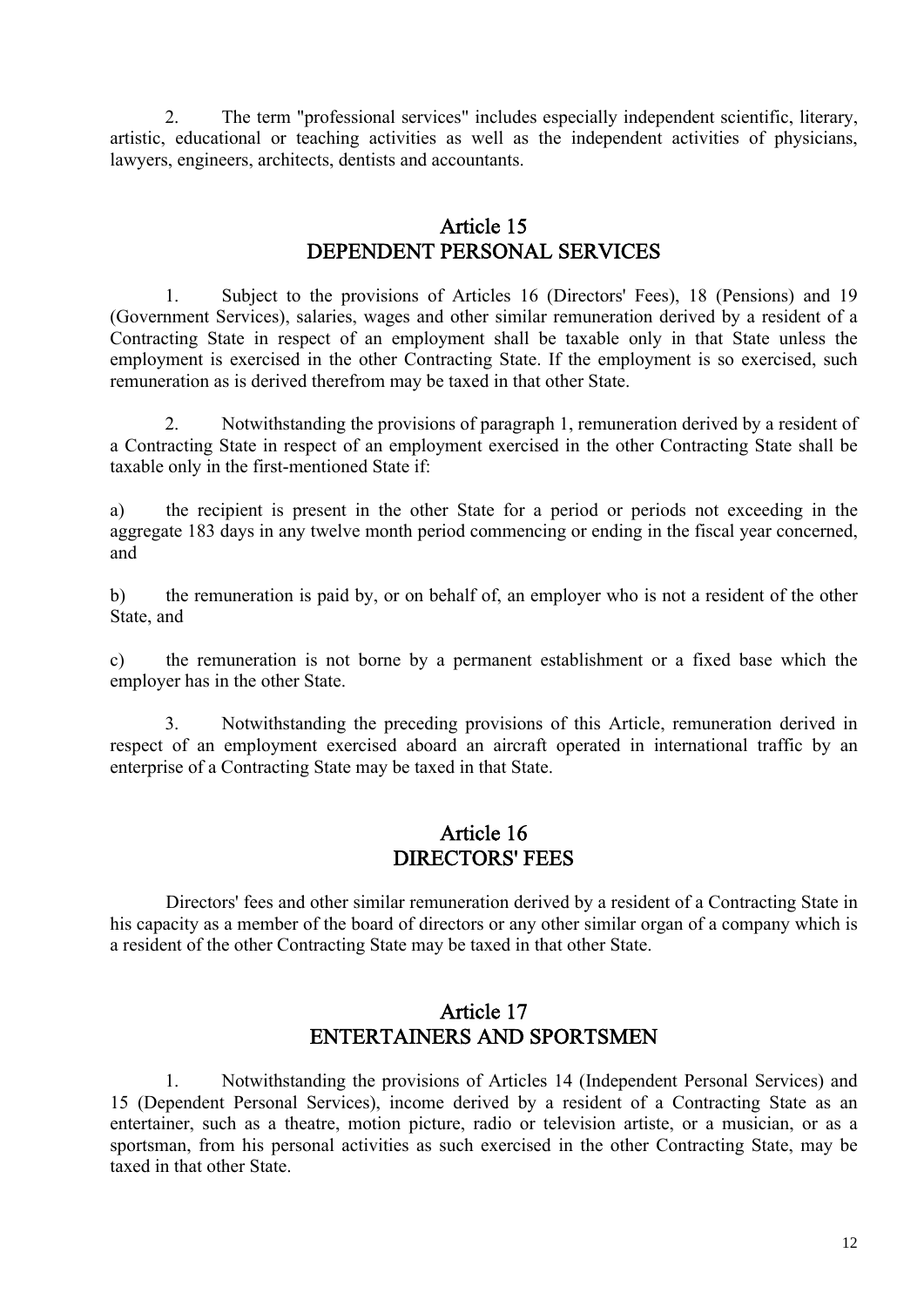2. Where income in respect of personal activities exercised by an entertainer or a sportsman in his capacity as such accrues not to the entertainer or sportsman himself but to another person, that income may, notwithstanding the provisions of Articles 7 (Business Profits), 14 (Independent Personal Services) and 15 (Dependent Personal Services), be taxed in the Contracting State in which the activities of the entertainer or sportsman are exercised.

3. The provisions of paragraphs 1 and 2 shall not apply to income derived from activities exercised in a Contracting State by an entertainer or a sportsman if the visit to that State is wholly or mainly supported by public funds of one or both of the Contracting States or local authorities thereof. In such case, the income shall be taxable only in the Contracting State of which the entertainer or sportsman is a resident.

#### Article 18 **PENSIONS**

 Subject to the provisions of paragraph 2 of Article 19 (Government Service), pensions and other similar remuneration (including pensions and other similar payments made under the social security legislation) paid to a resident of a Contracting State in consideration of past employment shall be taxable only in that State.

#### Article 19 GOVERNMENT SERVICE

1. a) Salaries, wages and other similar remuneration, other than a pension, paid by a Contracting State or a local authority thereof to an individual in respect of services rendered to that State or authority shall be taxable only in that State.

b) However, such salaries, wages and other similar remuneration shall be taxable only in the other Contracting State if the services are rendered in that State and the individual is a resident of that State who:

(i) is a national of that State; or

(ii) did not become a resident of that State solely for the purpose of rendering the services.

2. a) Any pension paid by, or out of funds created by, a Contracting State or a local authority thereof to an individual in respect of services rendered to that State or authority shall be taxable only in that State.

b) However, such pension shall be taxable only in the other Contracting State if the individual is a resident of, and a national of, that State.

3. The provisions of Articles 15 (Dependent Personal Services), 16 (Directors' Fees) and 18 (Pensions) shall apply to salaries, wages and other similar remuneration, and to pensions, in respect of services rendered in connection with a business carried on by a Contracting State or a local authority thereof.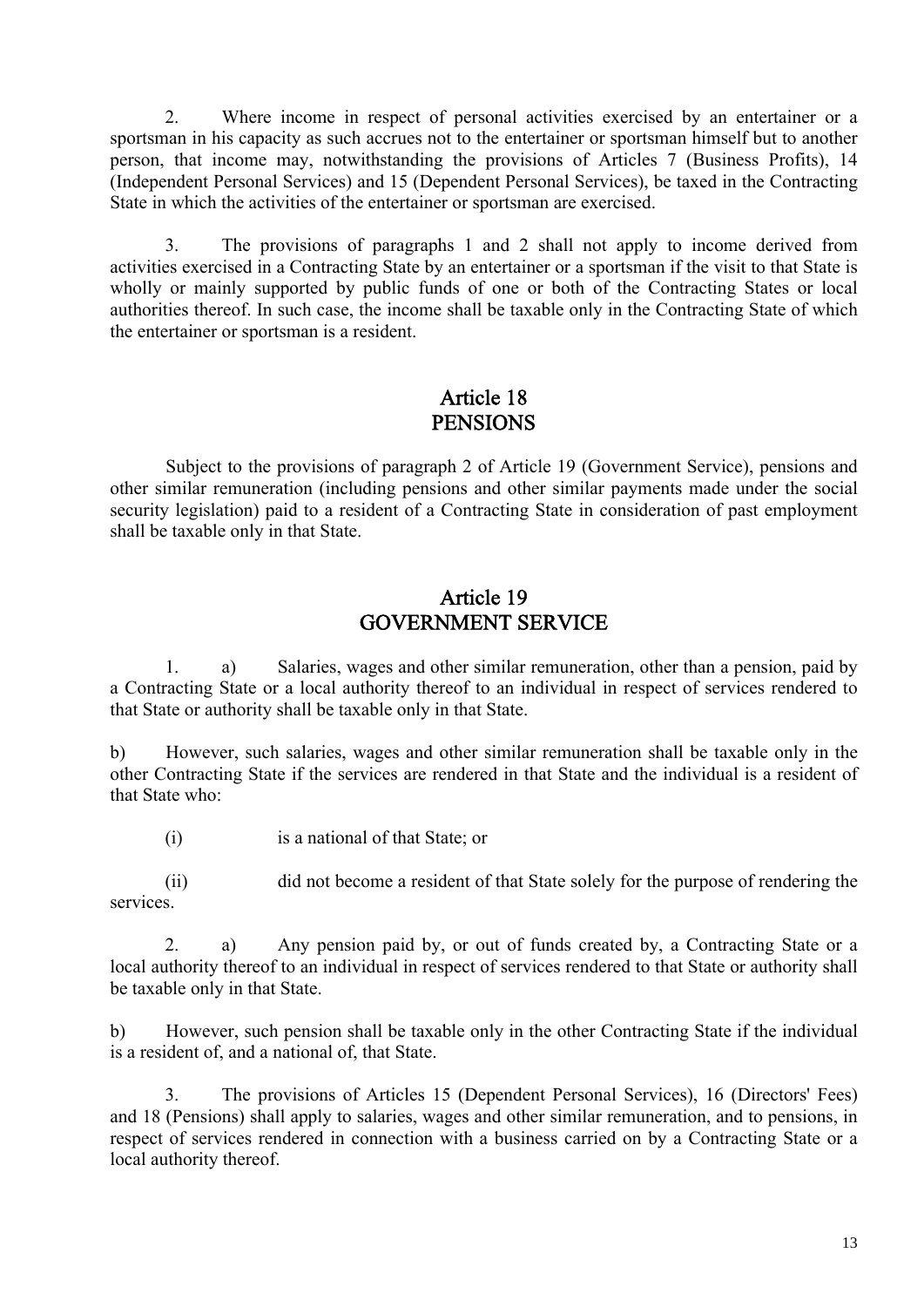#### Article 20 **STUDENTS**

 Payments which a student, an apprentice or a trainee who is or was immediately before visiting a Contracting State a resident of the other Contracting State and who is present in the firstmentioned State solely for the purpose of his education or training receives for the purpose of his maintenance, education or training shall not be taxed in that State, provided that such payments arise from sources outside that State.

#### Article 21 OTHER INCOME

1. Items of income of a resident of a Contracting State, wherever arising, not dealt with in the foregoing Articles of this Convention shall be taxable only in that State.

2. The provisions of paragraph 1 shall not apply to income, other than income from immovable property as defined in paragraph 2 of Article 6 (Income from Immovable Property), if the recipient of such income, being a resident of a Contracting State, carries on business in the other Contracting State through a permanent establishment situated therein, or performs in that other State independent personal services from a fixed base situated therein, and the right or property in respect of which the income is paid is effectively connected with such permanent establishment or fixed base. In such case the provisions of Article 7 (Business Profits) or Article 14 (Independent Personal Services), as the case may be, shall apply.

#### CHAPTER IV TAXATION OF CAPITAL

#### Article 22 CAPITAL

1. Capital represented by immovable property referred to in Article 6 (Income from Immovable Property), owned by a resident of a Contracting State and situated in the other Contracting State, may be taxed in that other Sate.

2. Capital represented by movable property forming part of the business property of a permanent establishment which an enterprise of a Contracting State has in the other Contracting State or by movable property pertaining to a fixed base available to a resident of a Contracting State in the other Contracting State for the purpose of performing independent personal services, may be taxed in that other State.

3. Capital represented by aircraft operated in international traffic by an enterprise of a Contracting State, and by movable property pertaining to the operation of such aircraft, shall be taxable only in that State.

4. All other elements of capital of a resident of a Contracting State shall be taxable only in that State.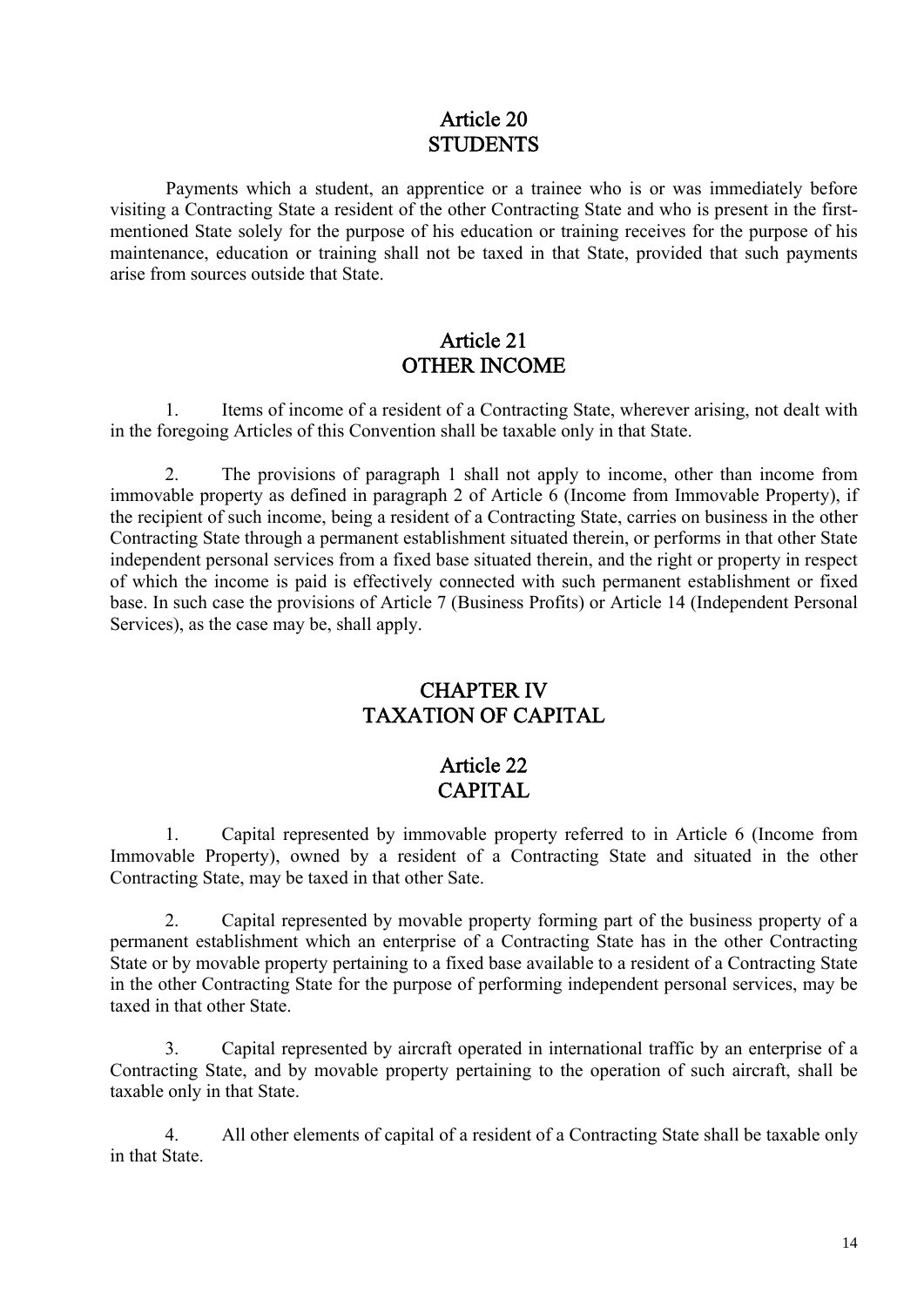#### CHAPTER V METHODS FOR ELIMINATION OF DOUBLE TAXATION

#### Article 23 ELIMINATION OF DOUBLE TAXATION

1. In the case of Lithuania, double taxation shall be eliminated as follows:

where a resident of Lithuania derives income or owns capital which, in accordance with this Convention, may be taxed in Armenia, unless a more favourable treatment is provided in its domestic law, Lithuania shall allow:

a) as a deduction from the tax on the income of that resident, an amount equal to the income tax paid thereon in Armenia;

b) as a deduction from the tax on the capital of that resident, an amount equal to the capital tax paid thereon in Armenia.

Such deduction in either case shall not, however, exceed that part of the income or capital tax in Lithuania, as computed before the deduction is given, which is attributable, as the case may be, to the income or the capital which may be taxed in Armenia.

2. In the case of Armenia, double taxation shall be eliminated as follows:

a) where a resident of Armenia derives income or owns capital which, in accordance with this Convention, may be taxed in Lithuania, Armenia shall allow:

(i) as a deduction from the tax on the income of that resident, an amount equal to the income tax paid in Lithuania;

(ii) as a deduction from the tax on the capital of that resident, an amount equal to the capital tax paid in Lithuania.

Such deduction in either case shall not, however, exceed that part of the income tax or capital tax, as computed before the deduction is given, which is attributable, as the case may be, to the income or the capital which may be taxed in Lithuania;

b) where in accordance with any provision of this Convention, income derived or capital owned by a resident of Armenia is exempt from tax in Armenia, Armenia may nevertheless, in calculating the amount of tax on the remaining income or capital of such resident, take into account the exempted income or capital.

#### CHAPTER VI SPECIAL PROVISIONS

#### Article 24 NON-DISCRIMINATION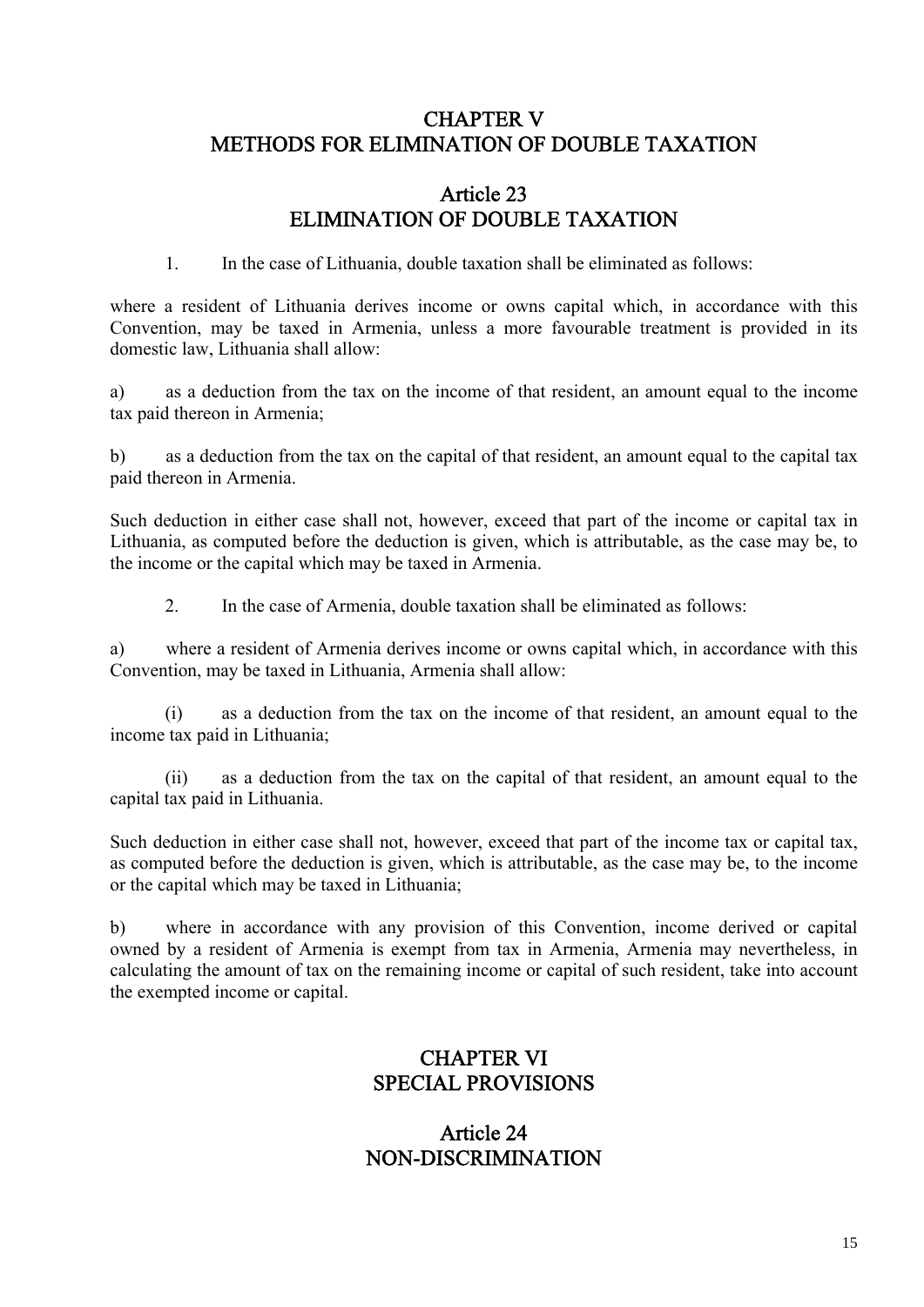1. Nationals of a Contracting State shall not be subjected in the other Contracting State to any taxation or any requirement connected therewith, which is other or more burdensome than the taxation and connected requirements to which nationals of that other State in the same circumstances, in particular with respect to residence, are or may be subjected. This provision shall, notwithstanding the provisions of Article 1 (Personal Scope), also apply to persons who are not residents of one or both of the Contracting States.

2. Stateless persons who are residents of a Contracting State shall not be subjected in either Contracting State to any taxation or any requirement connected therewith which is other or more burdensome than the taxation and connected requirements to which nationals of the State concerned in same circumstances, in particular with respect to residence, are or may be subjected.

3. The taxation on a permanent establishment which an enterprise of a Contracting State has in the other Contracting State shall not be less favourably levied in that other State than the taxation levied on enterprises of that other State carrying on the same activities. This provision shall not be construed as obliging a Contracting State to grant to residents of the other Contracting State any personal allowances, reliefes and reductions for taxation purposes on account of civil status or family responsibilities which it grants to its own residents.

4. Except where the provisions of paragraph 1 of Article 9 (Associated Enterprises), paragraph 7 of Article 11 (Interest), or paragraph 6 of Article 12 (Royalties), apply, interest, royalties and other disbursements paid by an enterprise of a Contracting State to a resident of the other Contracting State shall, for the purpose of determining the taxable profits of such enterprise, be deductible under the same conditions as if they had been paid to a resident of the first-mentioned State. Similarly, any debts of an enterprise of a Contracting State to a resident of the other Contracting State shall, for the purpose of determining the taxable capital of such enterprise, be deductible under the same conditions as if they had been contracted to a resident of the firstmentioned State.

5. Enterprises of a Contracting State, the capital of which is wholly or partly owned or controlled, directly or indirectly, by one or more residents of the other Contracting State, shall not be subjected in the first-mentioned State to any taxation or any requirement connected therewith which is other or more burdensome than the taxation and connected requirements to which other similar enterprises of the first-mentioned State are or may be subjected.

6. The provisions of this Article shall, notwithstanding the provisions of Article 2 (Taxes Covered), apply to taxes of every kind and description.

### Article 25 MUTUAL AGREEMENT PROCEDURE

1. Where a person considers that the actions of one or both of the Contracting States result or will result for him in taxation not in accordance with the provisions of this Convention, he may, irrespective of the remedies provided by the domestic law of those States, present his case to the competent authority of the Contracting State of which he is a resident or, if his case comes under paragraph 1 of Article 24 (Non-Discrimination), to that of the Contracting State of which he is a national. The case must be presented within three years from the first notification of the action resulting in taxation not in accordance with the provisions of the Convention.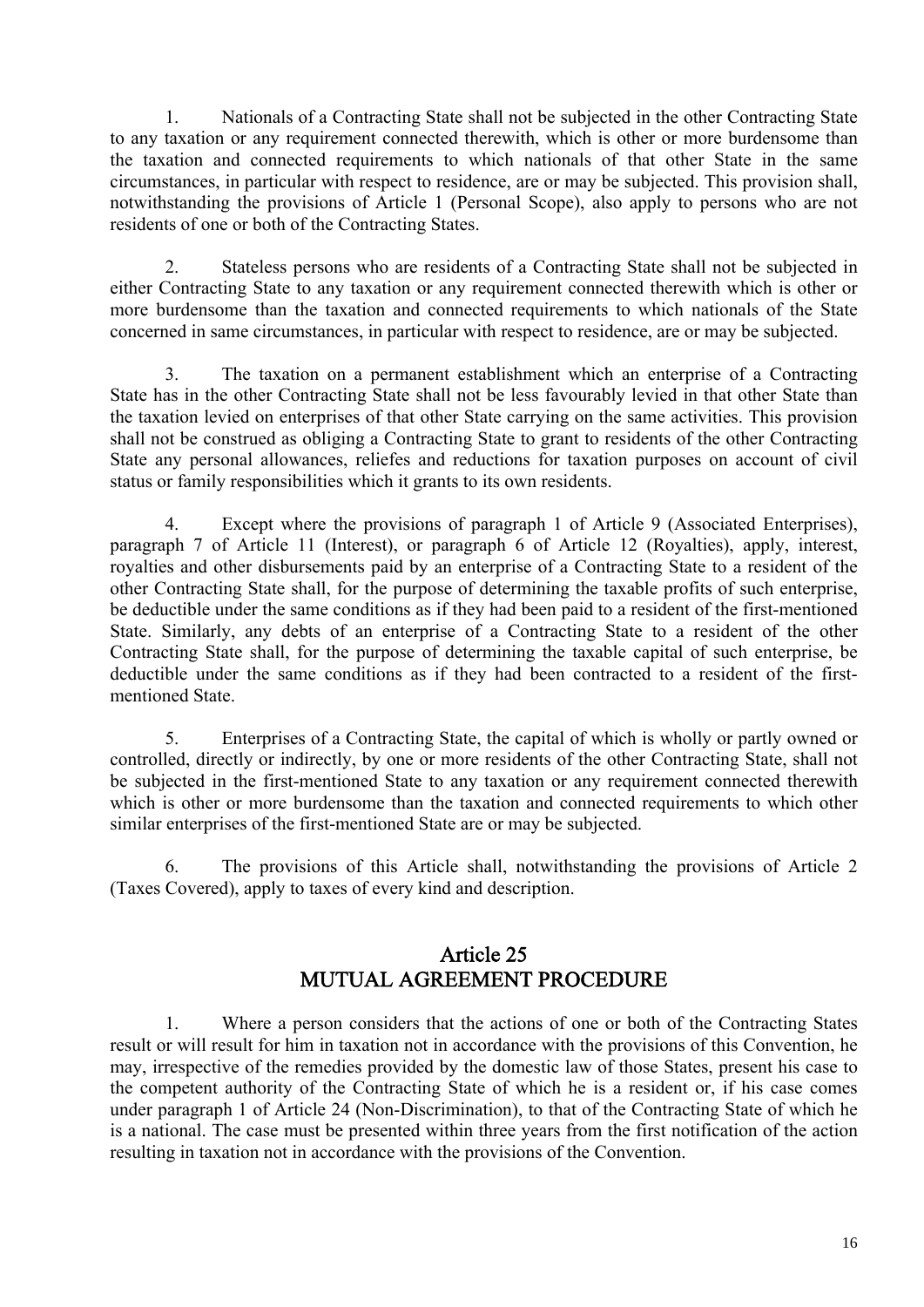2. The competent authority shall endeavour, if the objection appears to it to be justified and if it is not itself able to arrive at a satisfactory solution, to resolve the case by mutual agreement with the competent authority of the other Contracting State, with a view to the avoidance of taxation which is not in accordance with the Convention. Any agreement reached shall be implemented notwithstanding any time limits in the domestic law of the Contracting States.

3. The competent authorities of the Contracting States shall endeavour to resolve by mutual agreement any difficulties or doubts arising as to the interpretation or application of the Convention. They may also consult together for the elimination of double taxation in cases not provided for in the Convention.

4. The competent authorities of the Contracting States may communicate with each other directly for the purpose of reaching an agreement in the sense of the preceding paragraphs.

#### Article 26 EXCHANGE OF INFORMATION

1. The competent authorities of the Contracting States shall exchange such information as is necessary for carrying out the provisions of this Convention or of the domestic laws of the Contracting States concerning taxes covered by the Convention insofar as the taxation thereunder is not contrary to the Convention. The exchange of information is not restricted by Article 1 (Personal Scope). Any information received by a Contracting State shall be treated as secret in the same manner as information obtained under the domestic laws of that State and shall be disclosed only to persons or authorities (including courts and administrative bodies) concerned with the assessment or collection of, the enforcement or prosecution in respect of, or the determination of appeals in relation to, the taxes covered by the Convention. Such persons or authorities shall use the information only for such purposes. They may disclose the information in public court proceedings or in judicial decisions.

2. In no case shall the provisions of paragraph 1 be construed so as to impose on a Contracting State the obligation:

a) to carry out administrative measures at variance with the laws and administrative practice of that or of the other Contracting State;

b) to supply information which is not obtainable under the laws or in the normal course of the administration of that or of the other Contracting State;

c) to supply information which would disclose any trade, business, industrial, commercial or professional secret or trade process, or information, the disclosure of which would be contrary to public policy (ordre public).

3. The competent authorities of the Contracting States may conclude an additional agreement in order to establish necessary procedure for the implementation of the provisions of this Article.

#### Article 27 MEMBERS OF DIPLOMATIC MISSIONS AND CONSULAR POSTS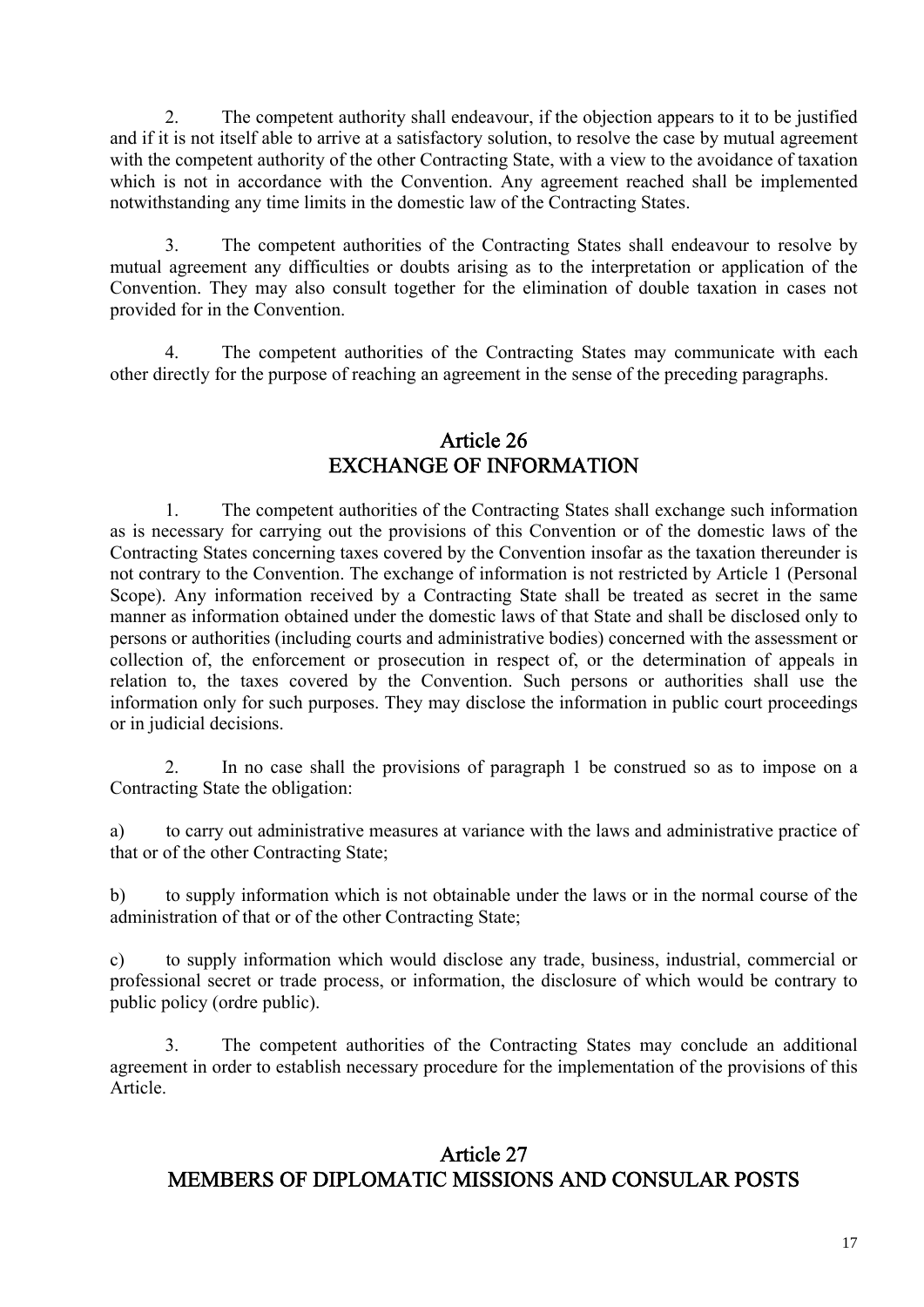Nothing in this Convention shall affect the fiscal privileges of members of diplomatic missions or consular posts under the general rules of international law or under the provisions of special agreements.

#### CHAPTER VII FINAL PROVISIONS

#### Article 28 ENTRY INTO FORCE

1. The Contracting States shall notify each other when the constitutional requirements for the entry into force of this Convention have been complied with.

2. The Convention shall enter into force on the date of the later of the notifications referred to in paragraph 1 and its provisions shall have effect in both Contracting States:

a) in respect of taxes withheld at source, on income derived on or after the first day of January in the calendar year next following the year in which the Convention enters into force;

b) in respect of other taxes on income, and taxes on capital, for taxes chargeable for any fiscal year beginning on or after the first day of January in the calendar year next following the year in which the Convention enters into force

#### Article 29 **TERMINATION**

This Convention shall remain in force until terminated by a Contracting State. Either Contracting State may terminate the Convention through diplomatic channels, by giving written notice of termination at least six months before the end of any calendar year beginning after the expiration of a period of three years from the date on which the Convention enters into force. In such event, the Convention shall cease to have effect in both Contracting States:

a) in respect of taxes withheld at source, on income derived on or after the first day of January in the calendar year next following the year in which the notice is given;

b) in respect of other taxes on income, and taxes on capital, for taxes chargeable for any fiscal year beginning on or after the first day of January in the calendar year next following the year in which the notice is given.

In witness whereof, the undersigned, being duly authorised thereto, have signed this Convention.

Done in duplicate at *Vilnius* this 13 day of *March 2000*, in the Armenian, Lithuanian and English languages, all three texts being equally authentic. In the case of divergence of interpretation the English text shall prevail.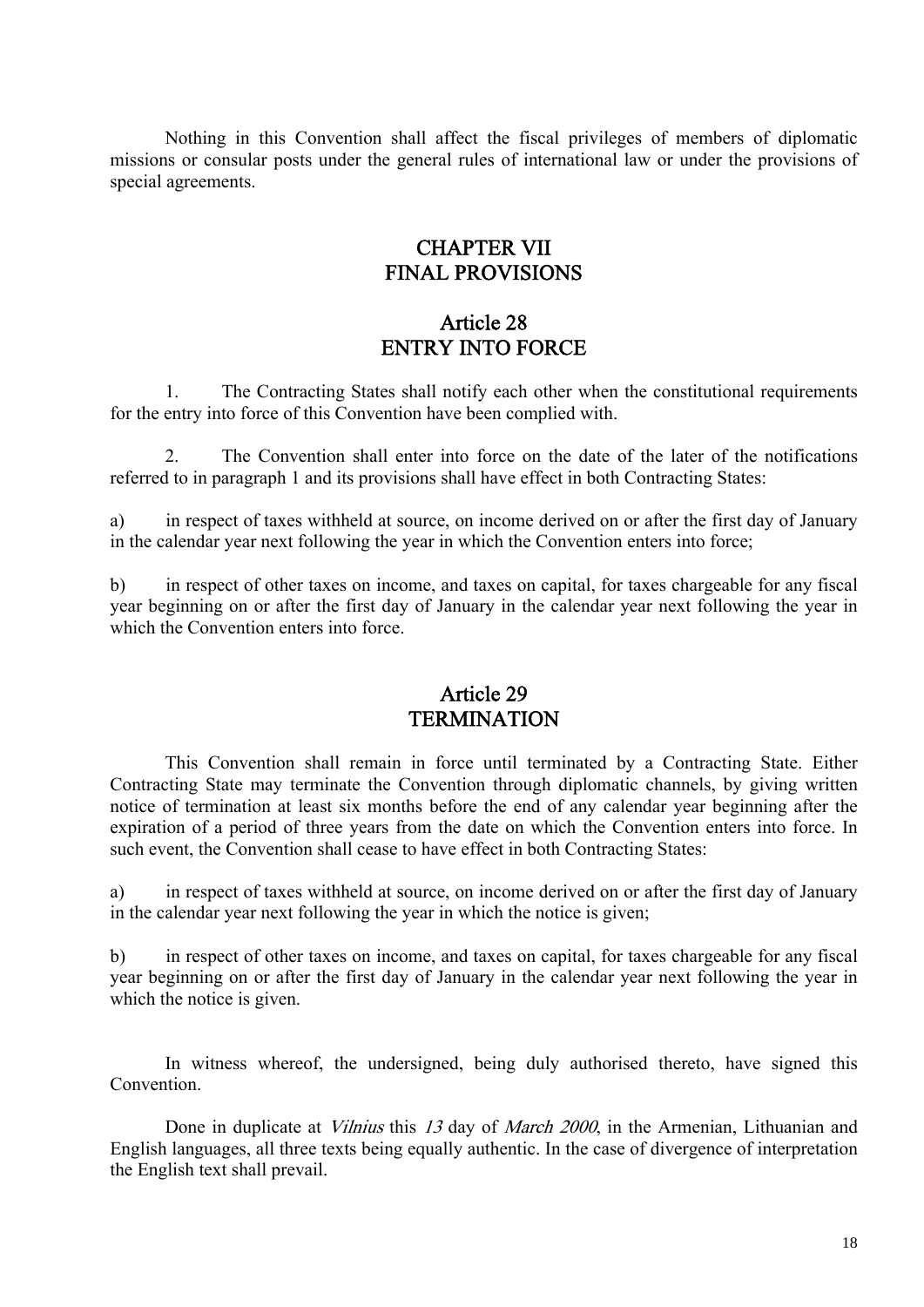For the Republic of Armenia

For the Republic of Lithuania